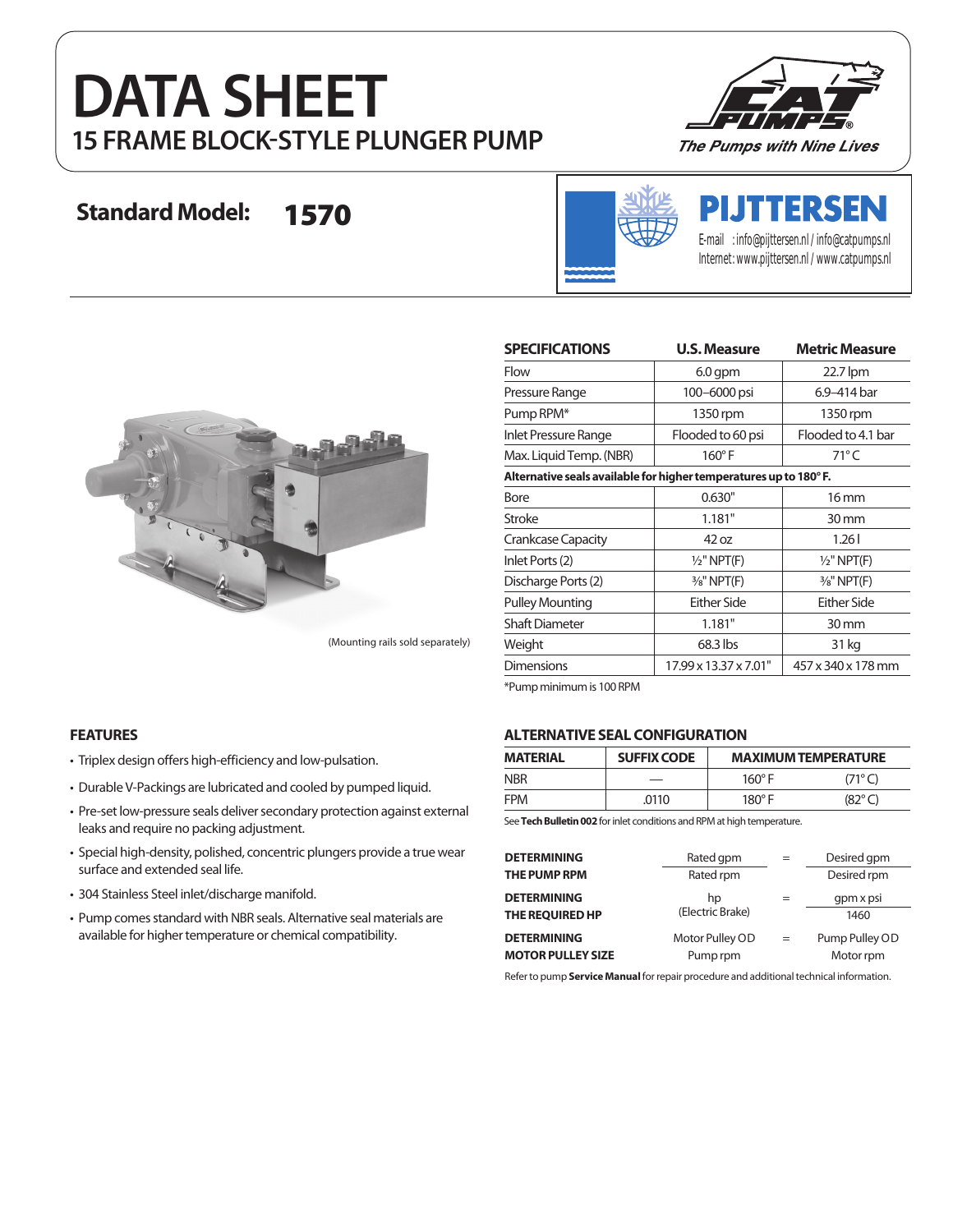### **PARTS LIST**

**PART** 

| <b>ITEM</b> | <b>PARI</b><br><b>NUMBER</b> |                   | <b>MATERIAL DESCRIPTION</b>                                   | <b>QTY</b>     |
|-------------|------------------------------|-------------------|---------------------------------------------------------------|----------------|
| 5           | 126540                       | <b>STCPR</b>      | Screw, HHC, Sems (M8 x 20) (See Tech Bulletin 074, 128)       | 8              |
| 8           | 134805                       | ALE               | Cover, Bearing (See Tech Bulletin 118, 128)                   | 2              |
| 9           | 855043                       | <b>FBR</b>        | Shim, Split, 2-Piece (See Tech Bulletin 128)                  | 3              |
| 10          | 11340                        | <b>NBR</b>        | O-Ring, Bearing Cover-70D                                     | $\overline{2}$ |
| 11          | 43495                        | <b>NBR</b>        | Seal, Oil, Crankshaft                                         | 2              |
| 12          | 855044                       | S                 | Shim, Split, 2-Piece (See Tech Bulletin 128)                  | $\overline{2}$ |
| 15          | 39060                        | STL               | Bearing, Roller                                               | 2              |
| 20          | 126805                       | BZ                | Rod, Connecting Assembly (See Tech Bulletin 074)              | 3              |
| 25          | 43494                        | <b>FCM</b>        | Crankshaft, Dual-End (30mm)                                   | 1              |
| 32          | 43211                        | ABS               | Cap, Oil Filler                                               | 1              |
| 33          | 14177                        | <b>NBR</b>        | O-Ring, Filler Cap-70D                                        | 1              |
| 37          | 92241                        | PC                | Gauge, Oil, Bubble with Gasket-80D (See Tech Bulletin 074)    | 1              |
| 38          | 44428                        | <b>NBR</b>        | Gasket, Flat, Oil Gauge-80D                                   | 1              |
| 40          | 126541                       | <b>STCPR</b>      | Screw, HHC, Sems (M6 x 20) (See Tech Bulletin 074)            | 4              |
| 48          | 25625                        | <b>STCP</b>       | Plug, Drain (1/4" x 19 BSP(M))                                | 1              |
| 49<br>50    | 23170<br>133576              | <b>NBR</b><br>ALE | O-Ring, Drain Plug-70D<br>Cover, Rear (See Tech Bulletin 118) | 1<br>1         |
| 51          | 44834                        | <b>NBR</b>        | O-Ring, Rear Cover-70D                                        | $\mathbf{1}$   |
| 53          | 134927                       | ALE               | Crankcase with Guide Pins (See Tech Bulletin 118, 128)        | 1              |
| 54          | 27488                        | S                 | Pin, Guide                                                    | $\overline{2}$ |
| 64          | 43507                        | <b>CM</b>         | Pin, Crosshead                                                | 3              |
| 65          | 131772                       | SBZ               | Rod, Plunger                                                  | 3              |
| 69          | 126592                       | <b>STCPR</b>      | Washer, Oil Seal                                              | 3              |
| 70          | 43500                        | <b>NBR</b>        | Seal, Oil Crankcase                                           | 3              |
| 86          | 131777                       | D                 | Collar                                                        | 3              |
| 90          | 132150                       | $\sf CC$          | Assembly, Plunger (M16 x 83), with S-Holder                   | 3              |
| 100         | 125649                       | D                 | Retainer, Seal                                                | 3              |
| 101         | 131740                       |                   | Wick                                                          | 3              |
| 104         | 126148                       | <b>NBR</b>        | O-Ring, Cylinder-70D                                          | 3              |
| 105         | 131783                       | S                 | Cylinder, Outer                                               | 3              |
| 106         | 48222                        | <b>NBR</b>        | Seal, LPS with S-Spring                                       | 3              |
|             | 76089                        | ST <sub>2</sub>   | Seal, LPS with SS-Spring                                      | 3              |
| 110         | 131778                       | AL                | <b>Block, Housing</b>                                         | 1              |
| 114         | 132153                       | S                 | Case, Seal                                                    | 3              |
| 115         | 13986                        | <b>NBR</b>        | O-Ring, Seal Case-70D                                         | 3              |
| 117         | 131779                       | S                 | Screw, HSH (M10 x 40) (See Tech Bulletin 074)                 | 4              |
| 118         | 165769                       | S                 | Plug [ 1/8" BSP(M)]                                           | 3              |
| 122         | 49850                        | <b>PTFB</b>       | Backup Ring, Cylinder                                         | 3              |
| 123         | 49382                        | <b>NBR</b>        | O-Ring, Cylinder-90D                                          | 3              |
| 124         | 132154                       | S630              | Cylinder, V/P                                                 | 3              |
| 126         | 131744                       | PE                | Adapter, Female                                               | 3              |
| 127         | 43319                        | <b>SNG</b>        | V-Packing                                                     | 9              |
| 128         | 43318                        | BB                | Adapter, Male                                                 | 3              |
| 159         | 131788                       | <b>PTFB</b>       | Backup Ring, Inlet Seat                                       | 3              |
| 160         | 142807                       | <b>NBR</b>        | O-Ring, Seat, Inlet-90D                                       | 3              |
| 161         | 131787                       | S630              | Seat, Inlet                                                   | 3              |
| 162         | 129638                       | PTFE              | Backup Ring, Discharge Seat                                   | 3              |
| 163         | 49104                        | <b>NBR</b>        | O-Ring, Seat, Discharge-90D                                   | 3              |
| 164         | 131790                       | S630              | Seat, Discharge                                               | 3              |
| 165<br>166  | 132679<br>46562              | <b>PVDF</b>       | Retainer, Spring, Inlet<br>Valve                              | 3<br>6         |
|             | 43750                        | S<br>S            | Spring, Valve                                                 |                |
| 167         |                              |                   | Retainer, Spring, Discharge                                   | 6              |
| 168<br>170  | 44565<br>131757              | <b>PVDF</b><br>S  | Washer                                                        | 3<br>3         |
| 171         | 44832                        | S                 | Spring, Coil                                                  | 3              |
| 172         | 49382                        | <b>NBR</b>        | O-Ring, Valve Plug-90D                                        | 3              |
| 173         | 49850                        | <b>PTFB</b>       | Backup Ring, Valve Plug                                       | 3              |
| 174         | 131791                       | S                 | Plug, Valve                                                   | 3              |
| 176         | 131792                       | <b>AL</b>         | Cover, Valve                                                  | $\mathbf{1}$   |
| 177         | 122599                       | S                 | Screw, HSH (M12 x 25) (See Tech Bulletin 074)                 | 8              |
| 185         | 132156                       | S                 | Manifold, Inlet/Discharge                                     | 1              |
| 188         | 131793                       | S                 | Screw, HSH (M12 x 90) (See Tech Bulletin 074)                 | 8              |
| 250         | 855046                       | <b>NY</b>         | Protector, Shaft with Two (2) Screws (See Tech Bulletin 128)  | $\mathbf{1}$   |

*Italics are optional items.* R Components comply with RoHS Directive.

For additional technical information see www.catpumps.com/literature/tech-bulletins.

MATERIAL CODES (Not Part of Part Number): ABS=ABS Plastic AL=Aluminum ALE= Aluminum Epoxy BB=Brass BZ=Bronze CC=Ceramic CM-Chrome-moly D=Acetal

F=Cast Iron FBR=Fiber FCM=Forged Chrome-moly FPM=Fluorocarbon HT=High Temp NBR=Medium Nitrile (Buna-N) NY=Nylon PC= Poly Carbonate

PE=Polyethylene POP=Polypropylene PTFB-Pure Polytetrafluoroethylene w/ Bronze PTFE=Pure Polytetrafluoroethylene PVDF=Polyvinylidene

Fluoride S=304SS SBZ=304SS/Bronze SNG=Special Blend (Buna) ST2=Special PTFE 2 STCP=Steel/Chrome Plated

STL=Steel STZP=Steel/Zinc Plated S630=304SS/Hardened